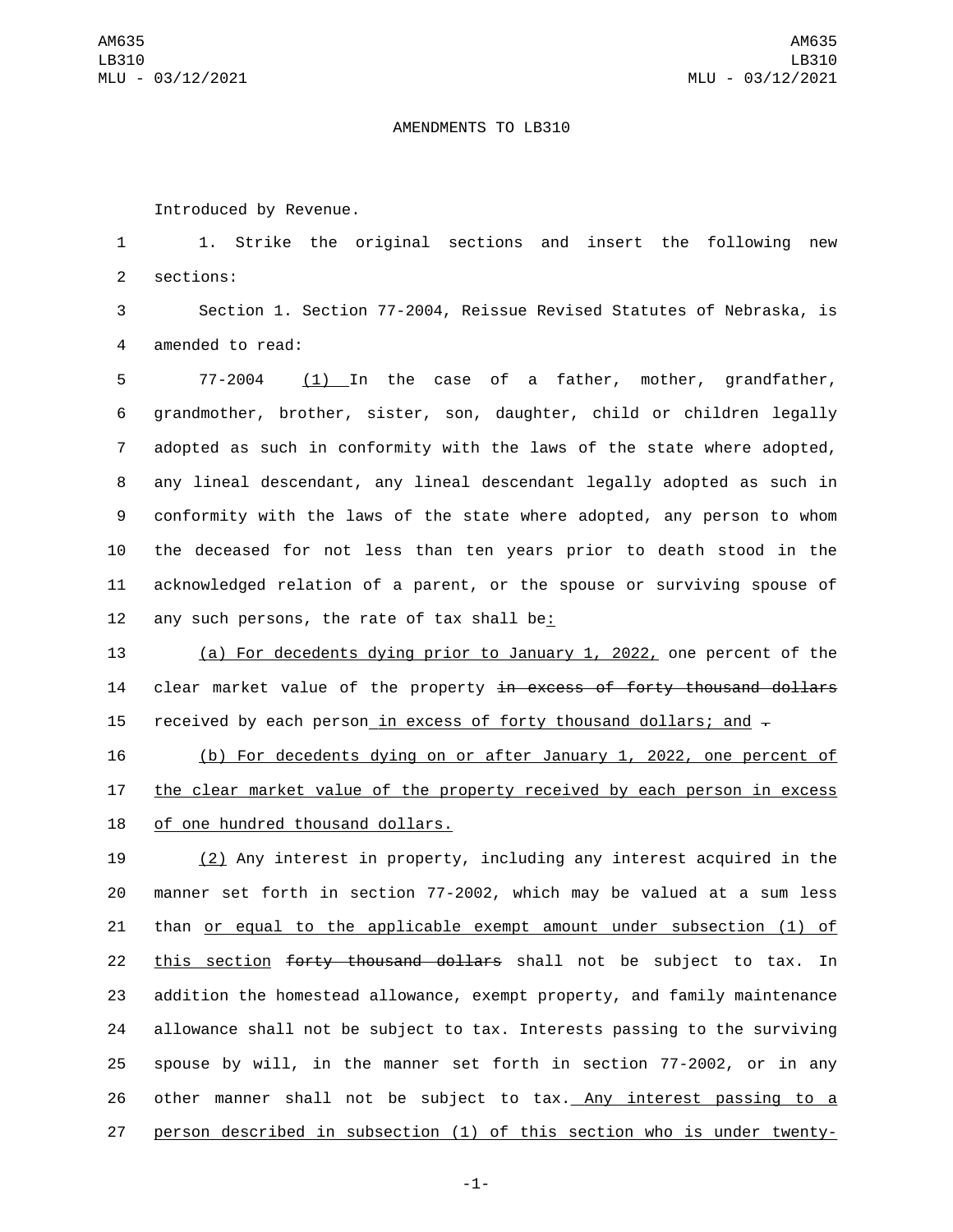AM635 LB310 MLU - 03/12/2021

1 two years of age shall not be subject to tax.

2 Sec. 2. Section 77-2005, Reissue Revised Statutes of Nebraska, is 3 amended to read:

 77-2005 (1) In the case of an uncle, aunt, niece, or nephew related to the deceased by blood or legal adoption, or other lineal descendant of the same, or the spouse or surviving spouse of any of such persons, the 7 rate of tax shall be:

8 (a) For decedents dying prior to January 1, 2022, thirteen percent 9 of the clear market value of the property received by each person in 10 excess of fifteen thousand dollars; and  $-$ 

11 (b) For decedents dying on or after January 1, 2022, eleven percent 12 of the clear market value of the property received by each person in 13 excess of forty thousand dollars.

14 (2) If the clear market value of the beneficial interest is <u>less</u> 15 than or equal to the applicable exempt amount under subsection (1) of 16 this section fifteen thousand dollars or less, it shall not be subject to 17 tax. In addition, any interest passing to a person described in 18 subsection (1) of this section who is under twenty-two years of age shall 19 not be subject to tax.

20 Sec. 3. Section 77-2006, Reissue Revised Statutes of Nebraska, is 21 amended to read:

22 77-2006 (1) In all other cases the rate of tax shall be:

23 (a) For decedents dying prior to January 1, 2022, eighteen percent 24 of  $\Theta$ n the clear market value of the beneficial interests received by each 25 person in excess of ten thousand dollars; and  $\overline{z}$ 

26 (b) For decedents dying on or after January 1, 2022, fifteen percent 27 of the clear market value of the beneficial interests received by each 28 person in excess of twenty-five thousand dollars.

29 Such rates of tax shall be applied to the clear market value of the 30 beneficial interests in excess of ten thousand dollars received by each 31 person.

-2-